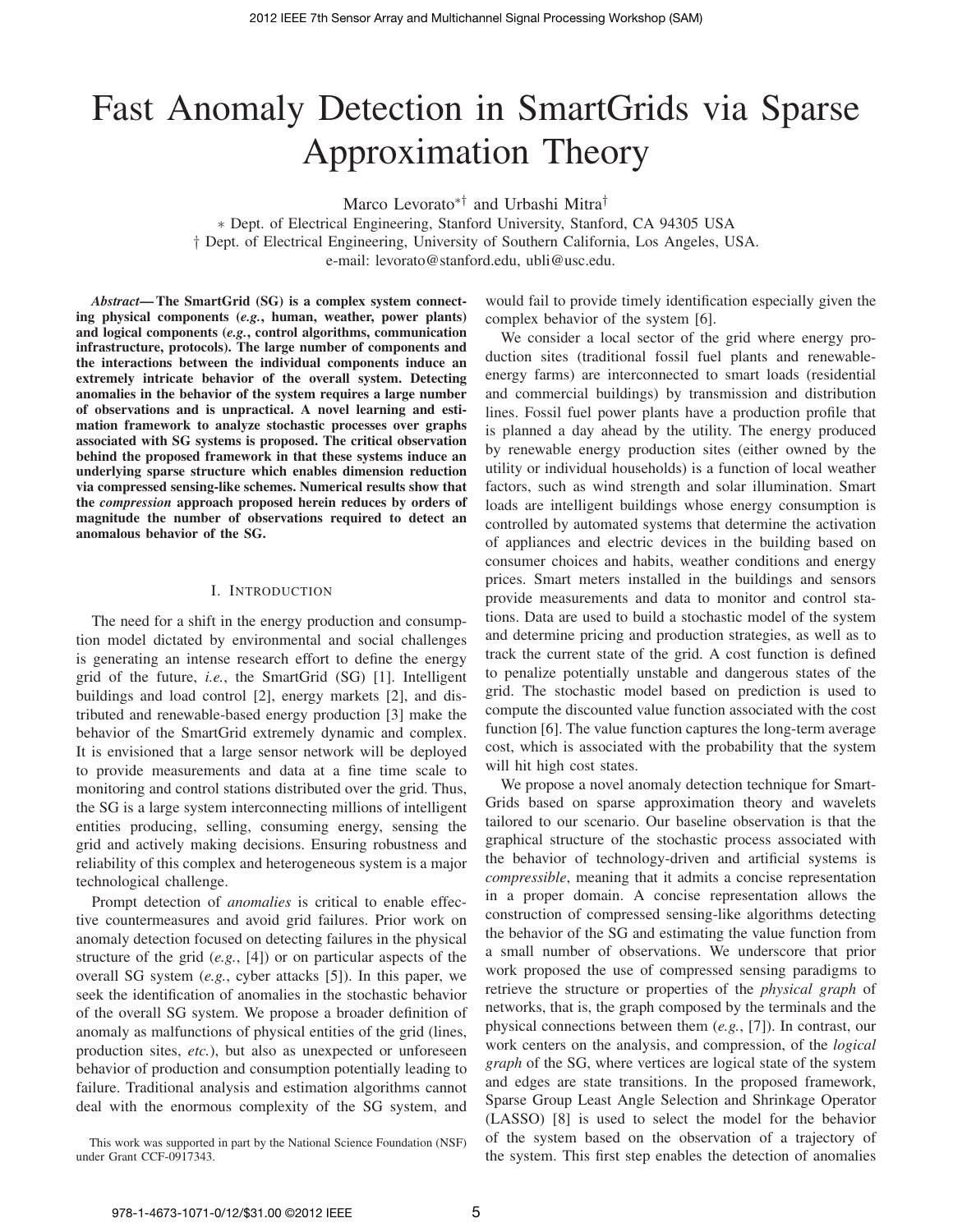at the structural level of the stochastic process determining the trajectory of the system. Then, for the selected model, LASSO is employed to estimated the value function and detect anomalies in the expected long-term behavior of the system.

The rest of the paper is organized as follows. Section II describes the stochastic model and the estimation problem. The learning and detection algorithm is presented in Section III. Section IV presents numerical results.

#### II. STOCHASTIC MODEL AND ESTIMATION PROBLEM

We define a time indexing  $t=1, 2, 3, \ldots$ , and the time interval  $[t\ell, (t+1)\ell]$  corresponds to "time t". The probability of an event is denoted by  $P(\cdot)$ . A collection of variables  $\mathbf{W}(t) = \{W_i(t)\}_{i=1,\dots,N_w} \in \mathcal{W}$  describes the weather conditions at time t. The variable  $W_i(t)$  can be associated, e.g., with wind strength or solar illumination in a geographic area of the grid. We capture time variations in the behavior of the consumer by defining the variable  $\mathbf{C}(t) = \{C_i(t)\}_{i=1,\dots,N_c} \in \mathcal{C}$ .  $C(t)$  is a collection of *logical states* associated with the individual consumer (or aggregates of consumers). Each logical state  $C_i(t)$  expresses factors influencing the energy consumption of a building/load (*e.g.*, presence of the consumer at home, electric vehicle under charge, etc.). Analogously, we define the collection of variables  $\mathbf{F}(t) = \{F_i(t)\}_{i=1,\dots,N_f} \in \mathcal{F}$ and  $\mathbf{R}(t) = \{R_i(t)\}_{i=1,\ldots,N_r} \in \mathcal{R}$  associated with the level of energy production of fossil fuel power plants and renewablebased farms. The variable  $P(t) \in \mathcal{P}$  defines the price of energy at time t.

In order to capture correlation and burstiness in the weather conditions and consumer behavior we model the sequences  $[\mathbf{W}(t)]_{t=1,...}$  and  $[\mathbf{C}(t)]_{t=1,...}$  as Markov chains. Note that variables tracking time and slowly varying states of metereological conditions or consumer behavior can be included in the model to improve its accuracy. The transition probabilities of the chain modeling the weather are denoted by  $p_w(\mathbf{w}'|\mathbf{w}) = P(\mathbf{W}(t+1)=\mathbf{w}'|\mathbf{W}(t)=\mathbf{w})$ . Similarly, the logical state of each smart load evolves according to the transition probabilities  $p_c(\mathbf{c}'|\mathbf{c}) = P(\mathbf{C}(t+1)) = \mathbf{c}'|\mathbf{C}(t) = \mathbf{c})$ .

The energy consumption is influenced by weather conditions (*e.g.*, heating and cooling), logical state of the user and energy price. To capture this dependence, we define the statistics of the sequence  $[L(t)]_{t=1,...}$  as in Eq. (1). The production of renewable energy is function of the weather conditions. In particular, we define  $\Phi(\mathbf{r}|\mathbf{w})=P(\mathbf{R}(t)=\mathbf{r}|\mathbf{W}(t) = \mathbf{w})$ . The fossil fuel-based energy production and energy price are functions of the state of the system. We define  $\Psi(f|s) = P(F(t)) = f|S(t)| = s$  and  $\Omega(p|\mathbf{s})=P(P(t)=p|\mathbf{S}(t)=\mathbf{s})$ . The overall state of the system is  $S(t) = (C(t), R(t), F(t), W(t), L(t), P(t)) \in S$ . The transition probabilities  $p(\mathbf{s}', \mathbf{s}) = P(\mathbf{S}(t+1) = s', \mathbf{S}(t) = s)$  are estimated based on weather forecast, technical specifics and past data sent by the smart meters and automated management systems.

The cost function  $\rho(s)$ ,  $\forall s \in S$ , expresses the *healthiness* of the system in state s. For instance, imbalanced production and load is undesirable and is assigned a high cost. The expected discounted long-term cost (value function) [6] from state  $S(t)$ is given by

$$
V(\mathbf{S}(t)) = E\left[\sum_{\tau=t}^{\infty} \gamma^{\tau-t} \rho(\mathbf{S}(\tau))\right], \ \forall \mathbf{S}(t) \in \mathcal{S},\tag{2}
$$

where  $\gamma \in (0, 1)$  is the discount factor and  $E[\cdot]$  denotes expectation]. V is independent of t, and we can fix  $t=0$ . The value function is intimately connected with the transition probability matrix of the Markov chain. We have

$$
V(\mathbf{s}) = \rho(\mathbf{s}) + \sum_{\tau=1}^{\infty} \sum_{\mathbf{s}' \in \mathcal{S}} \gamma^{\tau} p(\mathbf{s}, \mathbf{s}')^{\tau} \rho(\mathbf{S}(\tau)).
$$
 (3)

The function  $V$  is the fixed point solution of the system of equations

$$
V(\mathbf{s}) = \rho(\mathbf{s}) + \sum_{\mathbf{s}' \in \mathcal{S}} \gamma \ p(\mathbf{s}, \mathbf{s}') V(\mathbf{s}'), \ \forall \mathbf{s} \in \mathcal{S}.
$$
 (4)

The functions Γ, Ψ and Ω influence the transition probability of the system, and thus, the value function. These functions are designed to ensure that the probability that states associated with the normal functioning of the grid high cost states are reached is small (*i.e.*, small values of the value function in the former class of states).

The value function  $V$  is computed based on the estimated statistics and functions defining the behavior of the system and is periodically recomputed. In order to detect anomalies in the operations of the SmartGrid, the control stations observe the state of the grid and *estimate the value function*  $\hat{V}$  *associated with the current operations of the grid*. Significant differences between the predicted and the actual value functions correspond to differences between the predicted and the real functioning of the grid, which may result in instability and failure. In particular, a larger value of the value function associated with states in which the grid normally operates means that the stochastic process will hit the future high cost states with a larger probability than that predicted. However, due to the large size of the state space of the system, an accurate estimation of the value function requires an extremely large number of observations. More importantly, traditional estimation techniques (*e.g.*, Reinforcement Learning, *etc.*) requires the process to hit all the states multiple times, including those potentially leading to unstable behavior.

#### III. ESTIMATION AND DETECTION ALGORITHM

Our critical observation is that *sparsity may also characterize the temporal-evolution of technology-driven systems, such as the SG* and functions of the statistics of the stochastic process modeling the behavior of the system find a concise representation if projected onto a proper basis. The Markov chain modeling the evolution of the logical state of the SG is represented as a graph, where vertices are the states in  $S$  and edges are state transitions with non-zero probability. The graph has a *regular* structure, which can be exploited to *compress* functions defined on the graph. By regular, we mean that the connectivity structure of a vertex is likely be similar to that of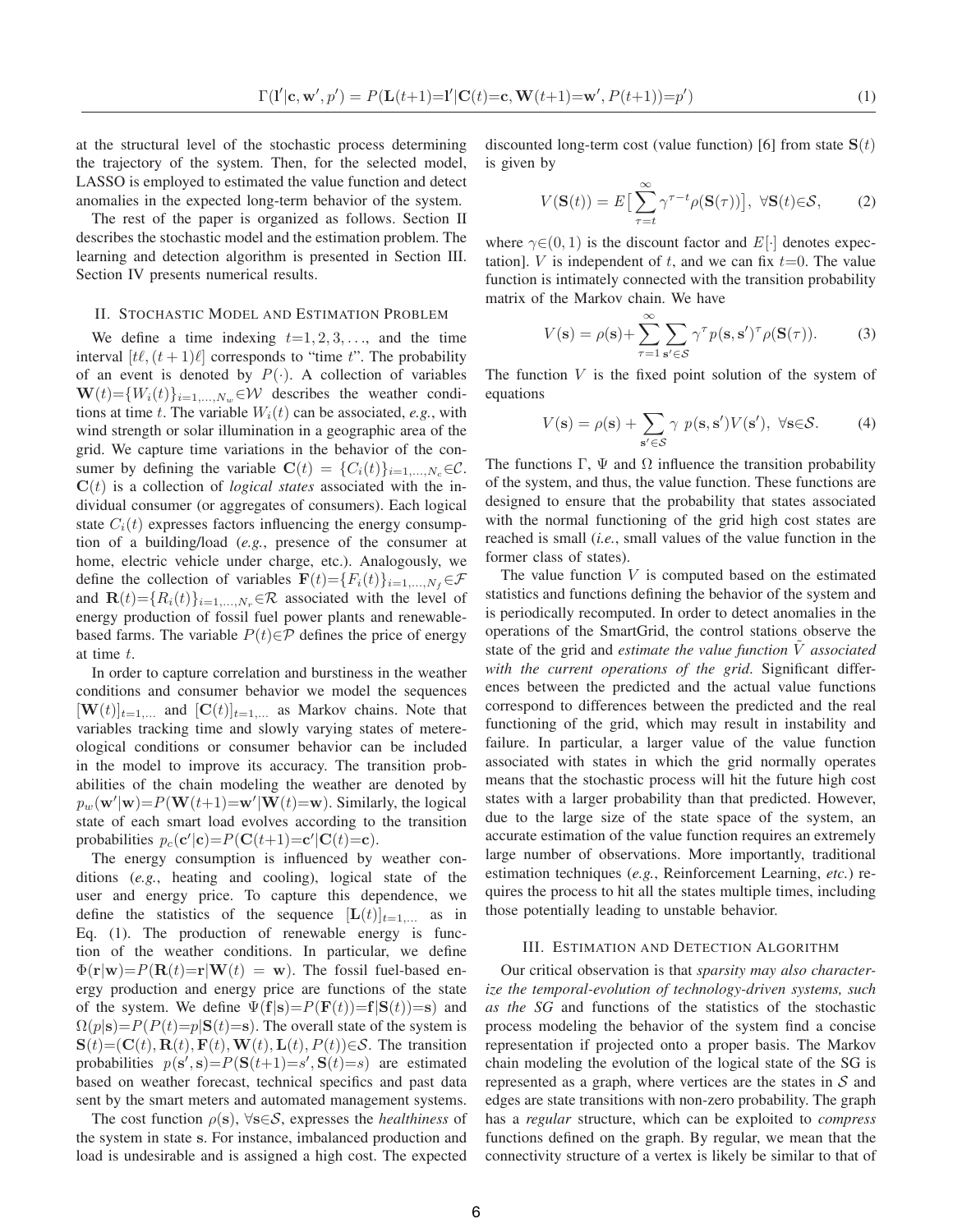many others. As a consequence, the connectivity structure of the overall graph, and the distribution of the future state from each state, can be represented using a number of functions much smaller than the size of the state space. For instance, an increase of the solar irradiation will result in an increase of the energy generated by photovoltaic panels from all the states. Moreover, it is reasonable to assume that there exists classes of consumers with a similar behavior where the number of classes is much smaller than the number of total consumers. Analogously, renewable-based production sites may have a similar reaction to weather changes. In [9], we proved that compressed sensing-like algorithm can be effectively applied for the estimation of value functions in wireless network. We now extend this framework to model and anomaly detection in SG systems.

We use a linear approximation  $V=Dx$  of the value function,<sup>1</sup> where V is a vector collecting the values  $V(\mathbf{s})$ , x is a vector of coefficients and D is the projection basis. The optimal vector x ∗ can be computed as the solution of

$$
\mathbf{x}^* = \min_{\mathbf{x}} ||\boldsymbol{\rho} - (\mathbf{I} - \gamma \mathbf{P}) \mathbf{D} \mathbf{x}||_2^2, \tag{5}
$$

where  $\rho$ , P and I are the matrices collecting the values  $\rho(s)$ , the transition matrix and the identity matrix, respectively. We use a Diffusion Wavelets-based (DW) [11] set of basis functions as projection matrix D. DW captures similarities of the operator  $P$  at different time scales (number of hops in the logical graph) and different locations (vertices of the graph). Due to the intimate connection between the value function and powers of the transition matrix, and the considerations on the connectivity of the logical graph mentioned before, DWs appear to be an excellent candidate for a *sparsifying* basis for the value function  $V$ . The procedure to derive  $D$  from  $P$  is described in [11].

The projection onto the diffusion wavelet domain can accelerate the learning of the value function  $V$  from a sample path of state observations. In particular, the observed sample path  $[(S(t)]_{t=0,...,T}$  is used to estimate  $\tilde{P}$ .<sup>2</sup> The computation of the basis set W is based on the predicted behavior of the SG. However, anomalous behavior may result into different transition probability matrices, and thus, different matrices D. Thus, as a first step, the algorithm detects the representation basis most suited to the trajectory in a set  $\{D_i\}_{i=1,\dots,I}$  by using sparse group Least Angle Selection and Shrinkage Operator (LASSO) [8]. Sparse group LASSO solves the optimization problem

$$
\mathbf{y}^*(t) = \arg\min_{\mathbf{y}} \|\boldsymbol{\rho} - (\mathbf{I} - \gamma \tilde{\mathbf{P}}(t)) \mathbf{D} \mathbf{y} \|_2^2
$$

$$
+ \lambda_1 \sum_{i=1}^I \|\mathbf{y}_i\|_2 + \lambda_2 \|\mathbf{y}\|_1,
$$
(6)

where  $D=[D_1, \ldots, D_I]$  and  $y=[y_1, \ldots, y_I]$ . Sparse Group LASSO promotes the concentration of non-zero coefficients in a small sub-set of the groups  $\{y_i\}_{i=1,\dots,I}$  (group sparsity) via the regularization term  $\sum_{i=1}^{I} ||\mathbf{y}_i||_2$ . Moreover, sparsity of the solution within the individual group is promoted by the regularization term  $||y||_1$ . We select the basis set (model)  $\mathbf{D}_{i^*}$  associated with the  $\mathbf{y}_i^*(T)$  with the highest energy  $i^* =$  $\arg \max_i ||\mathbf{y}_i^*||_2^2$ , where T is a pre-defined training time.

For the selected  $D_i$ , the LASSO algorithm [12] can be then used to estimate the value function as

$$
\mathbf{x}^*(t) = \arg\min_{\mathbf{x}} \|\boldsymbol{\rho} - \mathbf{A}(t)\mathbf{x}\|_2^2 + \lambda \|\mathbf{x}\|_1. \tag{7}
$$

where  $\mathbf{A}(t) = (\mathbf{I} - \gamma \mathbf{P}(t)) \mathbf{D}_i$  and  $t > T$ . In the compressed sensing literature, the matrices  $\mathbf{B}(t)=(\mathbf{I}-\gamma\tilde{\mathbf{P}}(t))$  and  $\mathbf{D}$  are generally referred to as the *sensing matrix* and the *representation matrix*, respectively.

Different from traditional learning approaches, at every new observation, the whole value function is updated. Intuitively, due to the projection of the DW subspace, an updated transition probability from one state to another updates the recovered structured in every "similar" transition, and at all the time scales involved. Note that the sensing matrix  $\tilde{\mathbf{B}}(t) = (\mathbf{I} - \gamma \tilde{\tilde{P}}(t))$ is a function of time and affected by estimation noise. In order to stabilize the solution  $\tilde{\mathbf{x}}^*(t)$  over time, we adopt the LS CS algorithm proposed in [13]. At time  $t$ , LS CS makes use of the previous solution  $\tilde{\mathbf{x}}^*(t-1)$  and the current estimated transition matrix  $\tilde{\mathbf{P}}(t)$  to compute the new vector  $\tilde{\mathbf{x}}^*(t)$ . For a detailed description of LS CS interested readers are referred to [13]. The estimated vector  $\tilde{x}$  and  $\tilde{V} = D\tilde{x}$  can be used to detect anomalies. Differences between  $\tilde{x}$  and  $\tilde{V} = D\tilde{x}$  and x and V indicate an anomalous functioning of the grid. An anomaly is detected if  $||V-V||_2 > \tau$ , where  $\tau$  is a predefined threshold.

#### IV. NUMERICAL RESULTS

We applied the proposed algorithm to a toy scenario with 360 states. The overall chain is composed by 5 sub-chains modeling weather conditions, energy price, consumer state, energy consumption and fossil fuel produc- $\tau$  tion.<sup>3</sup> The temporal evolution of the weather and consumer behavior are modeled as random walks. Referring to the indexing  $W = \{1, 2, ..., N_w\}$ , we define the probabilities  $p_w^+ = p_w(j+1|j)$ ,  $p_w^- = p_w(j-1|j)$  and  $p_w^- = p_w(j|j)$ , with  $p_w^+ + p_w^- + p_w^= = 1$ . Analogously, referring to the indexing  $C = \{1, 2, ..., N_c\}$ , we define the probabilities  $p_c^+ = p_c(j+1|j)$ ,  $p_c^- = p_c(j-1|j)$  and  $p_c^- = p_c(j|j)$ , with  $p_c^+ + p_c^- + p_c^- = 1$ . Small and large values of  $W(t)$  are associated with low and high renewable energy production. The probabilistic maps Γ, Φ and  $\Omega$  are not reported here due to space constraints. The consumption function  $\Gamma$  is defined such that high energy price drives consumption down. The pricing function  $\Phi$  sets a high price if consumption is larger than production, whereas a small price is set to encourage consumption in the specular case. The fossil production function  $\Phi$  is designed to slowly compensate imbalanced energy consumption and production. We use a simple cost function  $\rho(S(t))=|F(t)+R(t)-L(t)|$ that penalizes imbalanced energy production-load. We remark that the model can be easily extended to more complex cases and behaviors.

<sup>&</sup>lt;sup>1</sup>Linear approximations have been widely used in the literature, see [10].

<sup>&</sup>lt;sup>2</sup>The elements of  $\tilde{P}$  are obtained by counting the occurrences of a transition from s to s' and dividing by the occurrences of s.

 $3R$ enewable energy production is assumed to be a deterministic function of the weather and is not included in the state space.